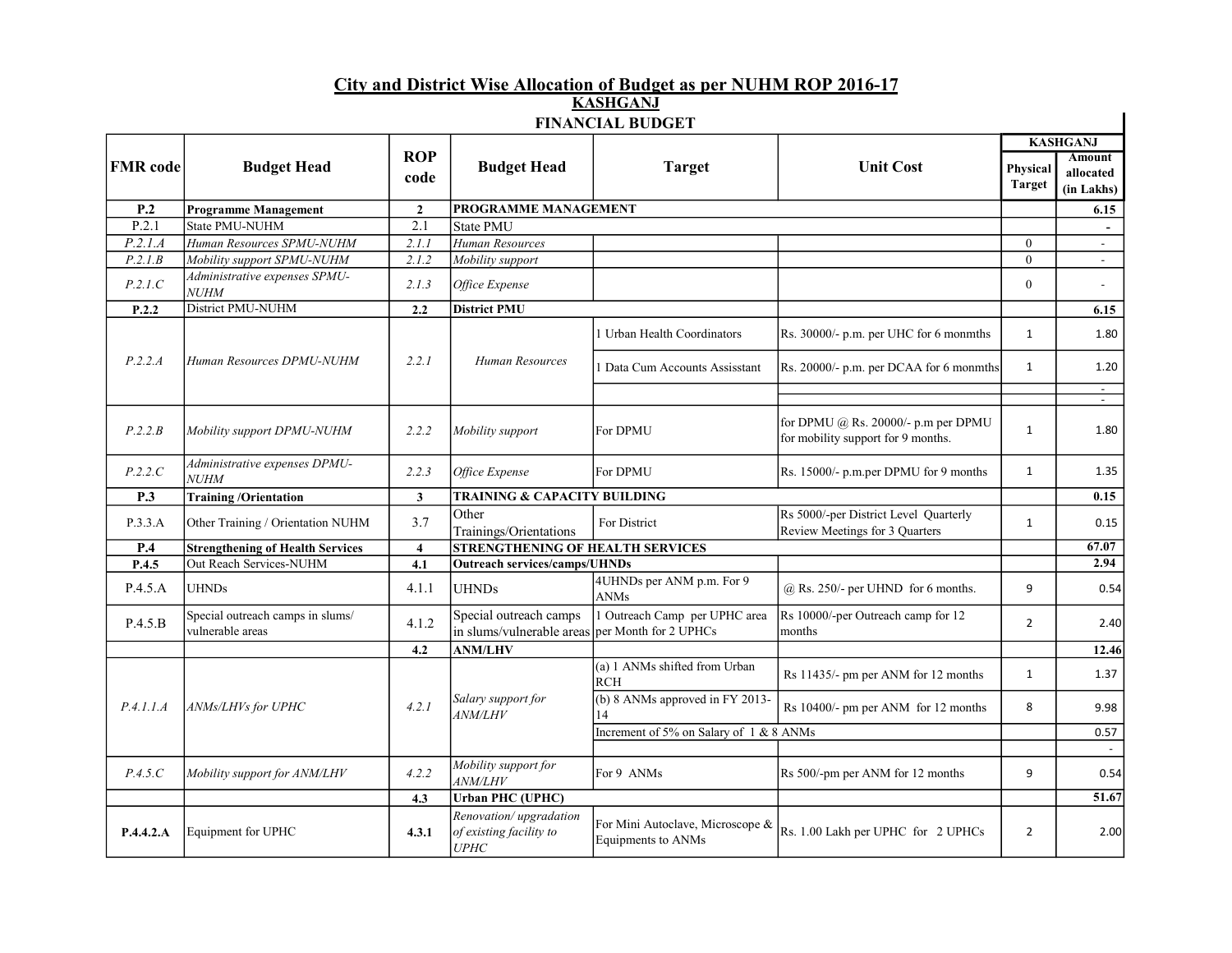## City and District Wise Allocation of Budget as per NUHM ROP 2016-17 KASHGANJ

| <b>FINANCIAL BUDGET</b> |                                                   |               |                                                                                                |                                                                                                                                  |                                                                                        |                           |                                  |
|-------------------------|---------------------------------------------------|---------------|------------------------------------------------------------------------------------------------|----------------------------------------------------------------------------------------------------------------------------------|----------------------------------------------------------------------------------------|---------------------------|----------------------------------|
| <b>FMR</b> code         | <b>Budget Head</b>                                | <b>ROP</b>    | <b>Budget Head</b>                                                                             | <b>Target</b>                                                                                                                    | <b>Unit Cost</b>                                                                       |                           | <b>KASHGANJ</b><br><b>Amount</b> |
|                         |                                                   | code          |                                                                                                |                                                                                                                                  |                                                                                        | Physical<br><b>Target</b> | allocated<br>(in Lakhs)          |
| P.4.2.1.A               | <b>UPHC-NC</b>                                    | 4.3.2         | <b>Building of new UPHC</b>                                                                    |                                                                                                                                  |                                                                                        |                           |                                  |
|                         |                                                   | 4.3.3         |                                                                                                | Operation cost support for running UPHC (other than untied grants and medicines & consumables)                                   |                                                                                        |                           | 36.17                            |
|                         |                                                   | 4.3.3.1       | Human Resource                                                                                 |                                                                                                                                  |                                                                                        |                           | 30.89                            |
|                         | MO at UPHC Full-time                              |               | $MO$ salary                                                                                    | (a) 1Fulltime MOs shifted from<br>Urban RCH                                                                                      | Rs 41600/-p.m. Per MO for 12 months                                                    | $\mathbf{1}$              | 4.99                             |
| P.4.1.3.1.A             |                                                   |               |                                                                                                | (b)1 Fulltime MOs approved in<br>2013-14&2014-15                                                                                 | Rs 37800/month/MO for 12 months                                                        | $\mathbf{1}$              | 4.54                             |
|                         |                                                   | 4.3.3.1.1     |                                                                                                | Increment of 5% on Salary of 1 & 1 Mos                                                                                           |                                                                                        |                           | 0.48                             |
|                         |                                                   |               |                                                                                                | (d) 2 Parttime MO                                                                                                                | Rs 21600/-p.m. Per MO for 12 months                                                    | $\overline{2}$            | $\sim$<br>5.18                   |
| P.4.1.3.1.B             | MO at UPHC Part-time                              |               |                                                                                                | Increment of 5% on Salary of 2 Mos                                                                                               |                                                                                        |                           | 0.26                             |
|                         |                                                   |               |                                                                                                |                                                                                                                                  |                                                                                        |                           |                                  |
| P.4.1.2.4               | Staff nurse for UPHC<br>Pharmacists at UPHC       |               | Salary of paramedical&<br>nursing staff (Staff<br>Nurse/Lab<br>Technician/Pharmcist/Oth<br>er) | (a) 1 Staff Nurses shifted from<br><b>Urban RCH</b>                                                                              | Rs 19060/-pm per SN for 12 months                                                      | $\mathbf{1}$              | 2.29                             |
|                         |                                                   |               |                                                                                                | (b) 2 Staff Nurses (2 SNs per<br>UPHC for 1 New UPHC                                                                             | Rs 17325/-pm per SN for 12 months                                                      | $\overline{2}$            | 4.16                             |
|                         |                                                   |               |                                                                                                | Increment of 5% on Salary of 1 & 2 SNs                                                                                           |                                                                                        |                           | 0.32                             |
|                         |                                                   |               |                                                                                                |                                                                                                                                  |                                                                                        |                           | $\sim$                           |
| P.4.1.6.4               |                                                   | 4, 3, 3, 1, 2 |                                                                                                | (d) 2 Pharmacist                                                                                                                 | Rs 17325/-pm per Pharmacist for 12<br>months                                           | $\overline{2}$            | 4.16                             |
|                         |                                                   |               |                                                                                                | Increment of 5% on Salary of 2 Pharmacist                                                                                        |                                                                                        |                           | 0.21                             |
| P.4.1.5.4               | Lab Technicians at UPHC                           |               |                                                                                                | (f) 2 Lab Technician                                                                                                             | Rs12400 /-pm per Lab Technician for 12<br>months                                       | $\overline{2}$            | $\sim$<br>2.98                   |
|                         |                                                   |               |                                                                                                | Increment of 5% on Salary of 2 LTs                                                                                               |                                                                                        |                           | 0.15                             |
|                         |                                                   |               |                                                                                                |                                                                                                                                  |                                                                                        |                           | $\sim$                           |
| P.4.1.10.4              | Other Support staff-NUHM                          | 4.3.3.1.3     | Salary of support staff<br>(non clinical staff)                                                | Lumpsum amount approved for<br>outsourcing support services.<br>Budget for 6 months allocated as<br>per approval from last year. | Rs 5717/- p.m. per Sweeper cum<br>Chowkidarfor 1 Sweeper cum Chowkidar<br>for 6 months | $\mathbf{1}$              | 0.34                             |
|                         |                                                   |               |                                                                                                |                                                                                                                                  | Rs 14000/-pm per UPHC for support staff<br>for 6 months                                | 1                         | 0.84                             |
| P.4.2.3.B               | Operational Expenses of UPHCs<br>(excluding rent) | 4.3.3.2       | Office Expenses                                                                                | $(a)$ 2 UPHCs                                                                                                                    | Rs 7000/-pm per UPHC for 12 months                                                     | $\overline{2}$            | 1.68                             |
| P.4.2.3.A               | Rent for UPHC                                     | 4.3.3.3       | Others (e.g. hiring of<br>premises/mobile PHC)                                                 | For 2 rented building                                                                                                            | Rs 15000/-pm per UPHC for 2 UPHCs for<br>6 months                                      | $\overline{2}$            | 1.80                             |
|                         |                                                   |               |                                                                                                | For 2 rented building                                                                                                            | Rs 15000/-pm per UPHC for 2UPHCs for<br>6 months                                       | $\overline{2}$            | 1.80                             |